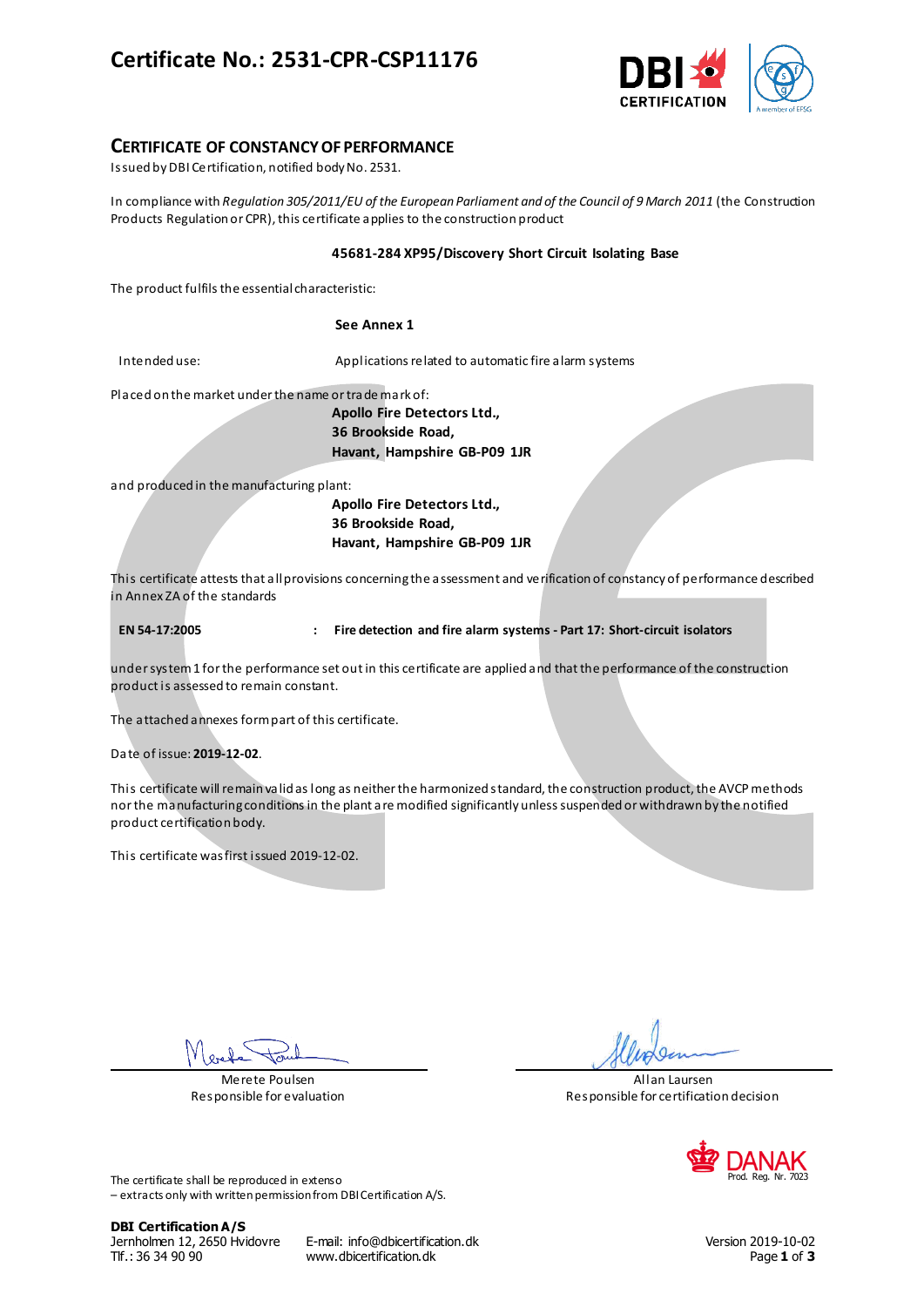# **Certificate No.: 2531-CPR-CSP11176**



Annex 1

### **EXTENT**

# **Type:**

45681-284 XP95/Discovery Short Circuit Isolating Base

## **Variant:**

45681-284LIM (branded as Limotec)

#### **Performance**

| <b>Essential characteristics</b>        | <b>Clauses in EN 54-17:2005</b>                                                                                           | Performance |
|-----------------------------------------|---------------------------------------------------------------------------------------------------------------------------|-------------|
| Performance under fire conditions       | 5.21                                                                                                                      | Pass        |
|                                         |                                                                                                                           |             |
| Operational reliability                 | 4                                                                                                                         | Pass        |
| Durability of operational reliability;  | 5.4, 5.5                                                                                                                  | Pass        |
| temperature resistance                  |                                                                                                                           |             |
| Dura bility of operational reliability; | 5.9 to 5.12                                                                                                               | Pass        |
| vibration resistance                    |                                                                                                                           |             |
| Durability of operational reliability;  | 5.6, 5.7                                                                                                                  | Pass        |
| humidity resistance                     |                                                                                                                           |             |
| Durability of operational reliability;  | 5.8                                                                                                                       | Pass        |
| corrosion resistance                    |                                                                                                                           |             |
| Durability of operational reliability;  | 5.3, 5.13                                                                                                                 | Pass        |
| electricalstability                     |                                                                                                                           |             |
|                                         | 1) This is assuming that the effect of the fire is to cause a short circuit in the transmission path that is protected by |             |
| these devices                           |                                                                                                                           |             |
|                                         |                                                                                                                           |             |
|                                         |                                                                                                                           |             |
|                                         |                                                                                                                           |             |



The certificate shall be reproduced in extenso – extracts only with written permission from DBI Certification A/S.

Jernholmen 12, 2650 Hvidovre E-mail: info@dbicertification.dk Version 2019-10-02 www.dbicertification.dk